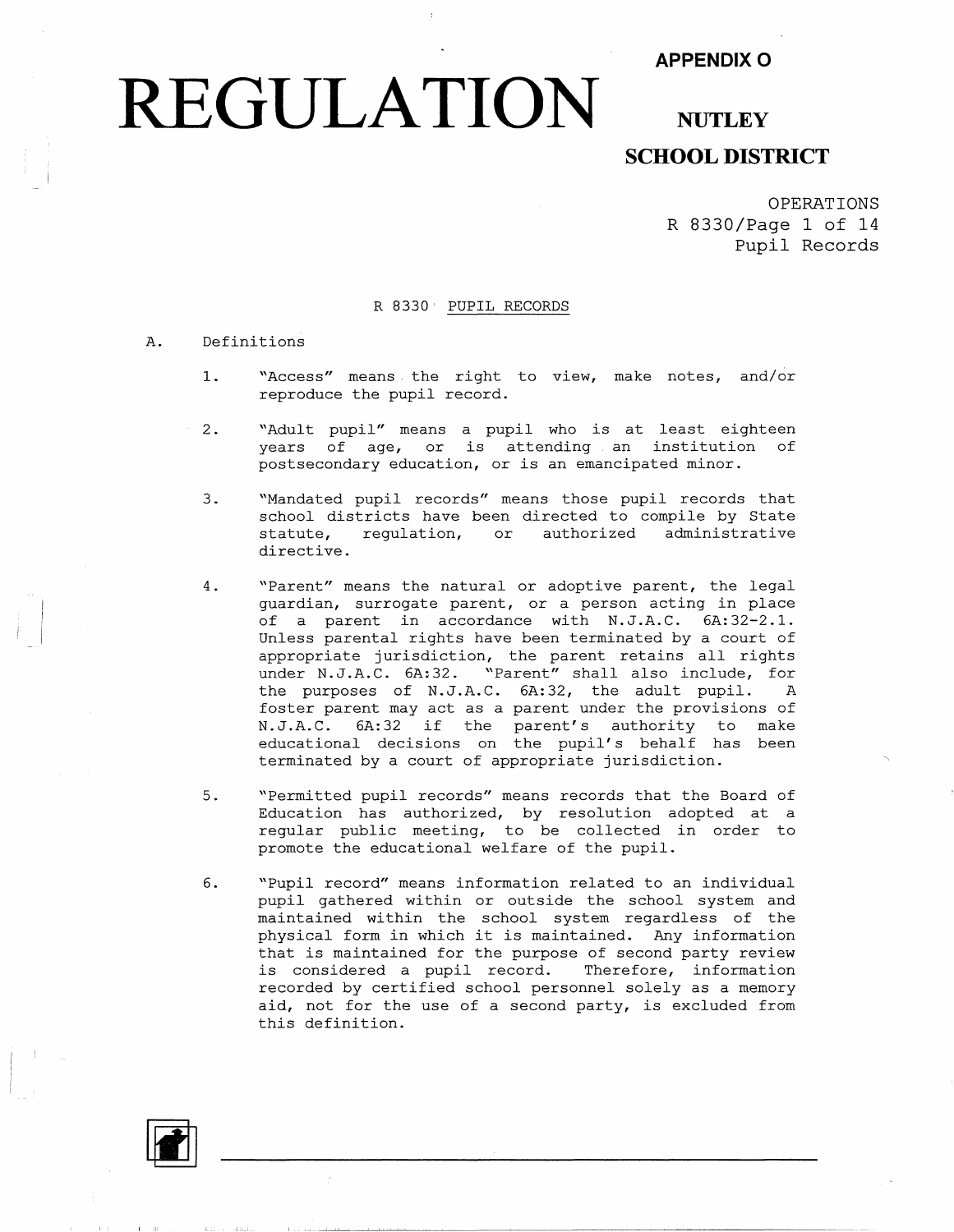### **SCHOOL DISTRICT**

OPERATIONS R 8330/Page 2 of 14 Pupil Records

- 7. "Parent surrogate (s)" means an individual or individuals approved by the Board in accordance with N.J.A.C. 6A:14- 2.2 to act on behalf of a pupil whose parent (s) is not available to assure the pupil's educational rights.
- 8. "Pupil information directory" means a publication of the district which includes the following information relating to a pupil: the pupil's name, grade level, date and place of birth, dates of attendance, major field of study, participation in officially recognized activities, weight and height relating to athletic team membership, degrees, awards, the most recent educational agency attended by the pupil, and other similar information.

#### B. General Considerations

- 1. Pupil records shall contain only such information as is relevant to the education of the pupil and is objectively based on the personal observations or knowledge of certified school personnel who originate the record.
- 2. The district shall notify parents and adult pupils annually in writing of their rights in regard to pupil records and pupil participation in educational, occupational, and military recruitment programs. Copies of the applicable State and Federal laws and local policies shall be made available upon request. The district shall make every effort to notify parents and adult pupils in their dominant language.
- 3. A non-adult pupil may assert rights of access only through his or her parents. However, nothing in Policy or Regulation 8330 shall be construed to prohibit certified school personnel, in their discretion, from disclosing pupil records to non-adult pupils or to appropriate persons in connection with an emergency, if such knowledge is necessary to protect the health or safety of the pupil or other persons.
- 4. The parent or adult pupil, including an emancipated minor, shall have access to their own records and have access to or be specifically informed about only that portion of another pupil's record that contains information about his or her own child or himself or herself.

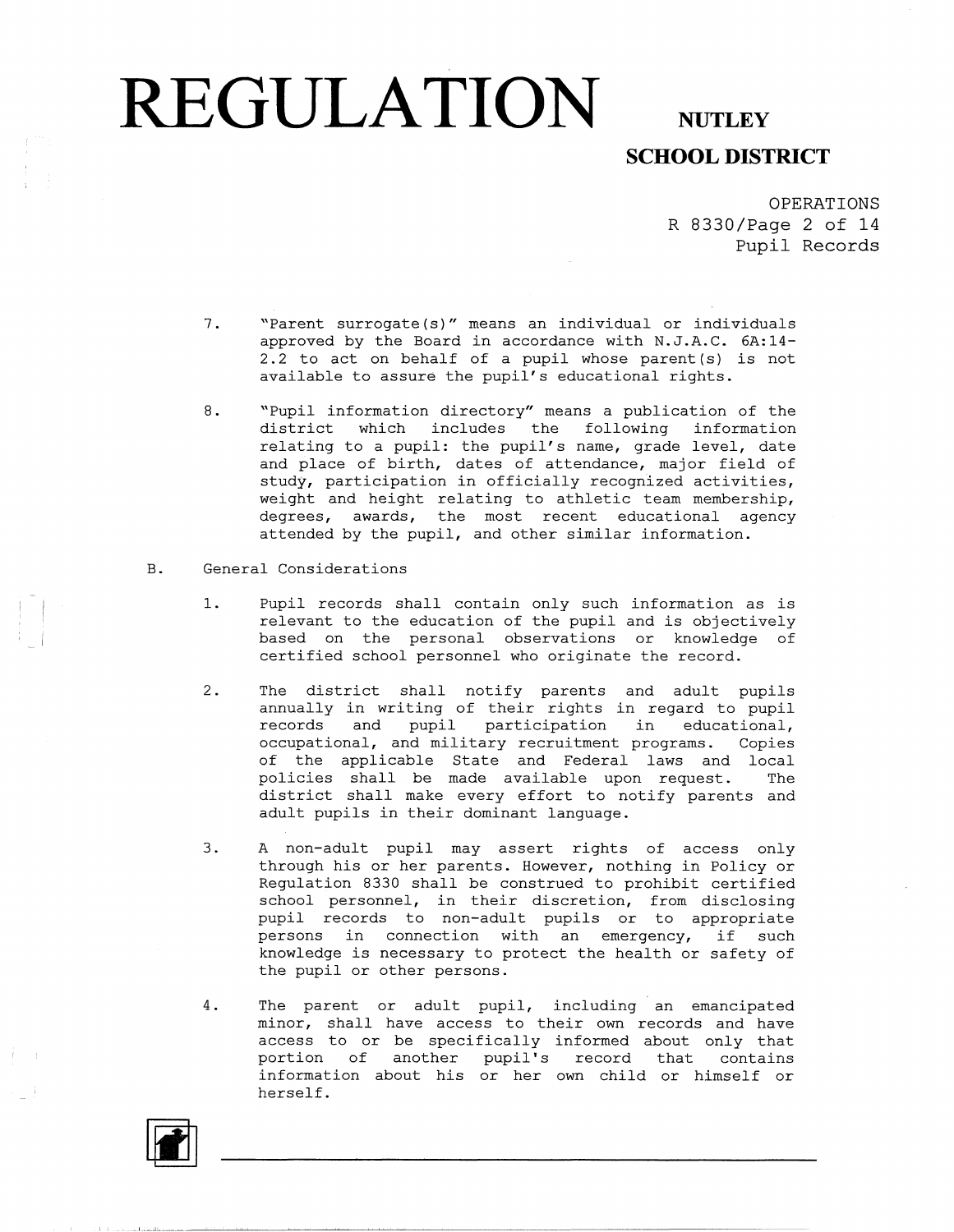### **SCHOOL DISTRICT**

OPERATIONS R 8330/Page 3 of 14 **Pupil** Records

- 5. The Superintendent or designee shall require all permitted pupil records of currently enrolled pupils to be reviewed annually by certified school personnel to determine the education relevance of the material contained therein. The reviewer shall cause data no longer descriptive of the pupil or educational program to be deleted from the records except that prior notice shall be given for classified pupils in accordance with N.J.A.C. 6A:14, Special Education. Such information shall be disposed of and not be recorded elsewhere. No record of any such deletion shall be made.
- 6. No liability shall be attached to any member, officer, or employee of the Board of Education permitting access or furnishing pupil records in accordance with Department of Education rules.
- 7. When the parent's or adult pupil's dominant language is not English or the parent or adult pupil is deaf, the district shall provide interpretation of the pupil's records in the dominant language of the parents or adult pupil.
- 8. Pupil health records shall be maintained separately from . other pupil records and handled, according to the requirements of N.J.A.C. 6A:32-7.1, until such time as graduation or termination whereupon the health history and immunization record shall be removed from the pupil's health record and placed in the pupil's mandated record.
- C. School Contact Directory
	- 1. The district shall compile and maintain, but need not publish, a school contact directory for official use, which is separate and distinct from the pupil information directory.
		- a. School personnel shall provide information from the school contact directory for official use only to judicial and law enforcement personnel, and to medical personnel who are currently providing services to the pupil in question.
		- b. Upon request from a court, other judicial agency, law enforcement agency, or medical service provider who is currently providing services to the pupil in question, school personnel shall promptly verify the enrollment of a pupil and provide the requester

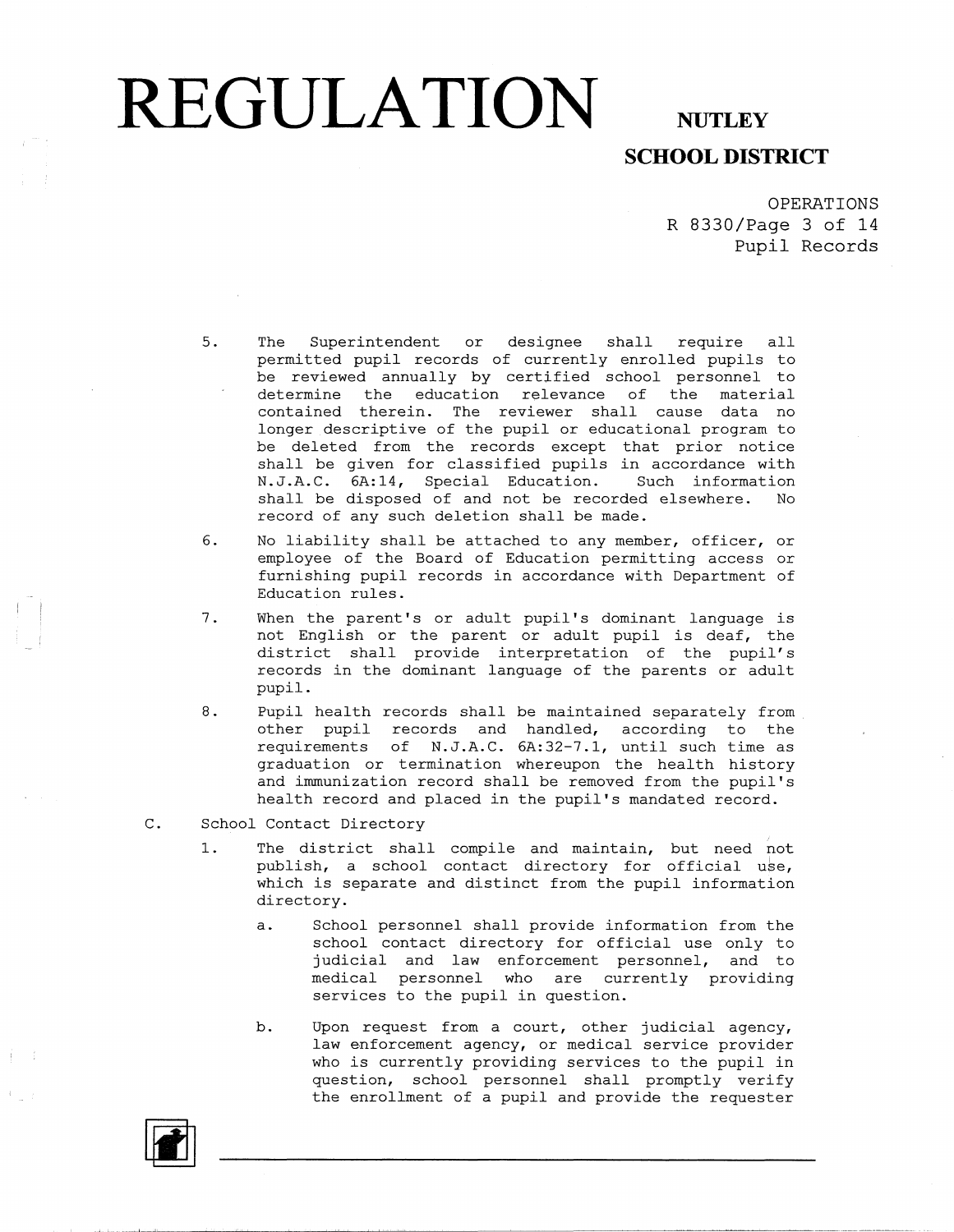#### **REGULATION** NUTLEY **SCHOOL DISTRICT**

OPERATIONS

R 8330/Page 4 of 14 Pupil Records

with all the information about that pupil that is contained in the school contact directory for official use.

- 2. In order for a parent or adult pupil to exclude any · information from the school contact directory for official use, the parent or adult pupil shall notify the Superintendent or designee in writing on a form prescribed by the Commissioner of Education.
	- a. The form shall explain the purpose of the school contact directory for official use is to allow judicial, law enforcement, and medical personnel to contact the parent when necessary, and that the school contact directory for official use is only accessible by school, judicial, law enforcement, and medical personnel who are currently providing services to the pupil in question.
- D. Mandated and Permitted Pupil Records
	- 1. Mandated pupil records shall include the following:
		- a. The pupil's name, address, telephone number, date of birth, name of parent (s), gender, citizenship, standardized assessment and test answer sheets (protocol), grades, attendance, classes attended, grade level completed, and year completed;
		- b. Record of daily attendance;
		- c. Descriptions of pupil progress according to the system of pupil evaluation used in the school district;
		- d. History and status of physical health compiled in accordance with State regulations, including results of any physical examinations given by qualified school district employees;
		- e. Records pursuant to rules and regulations regarding the education of pupils with disabilities; and
		- f. All other records required by the State Board of Education.

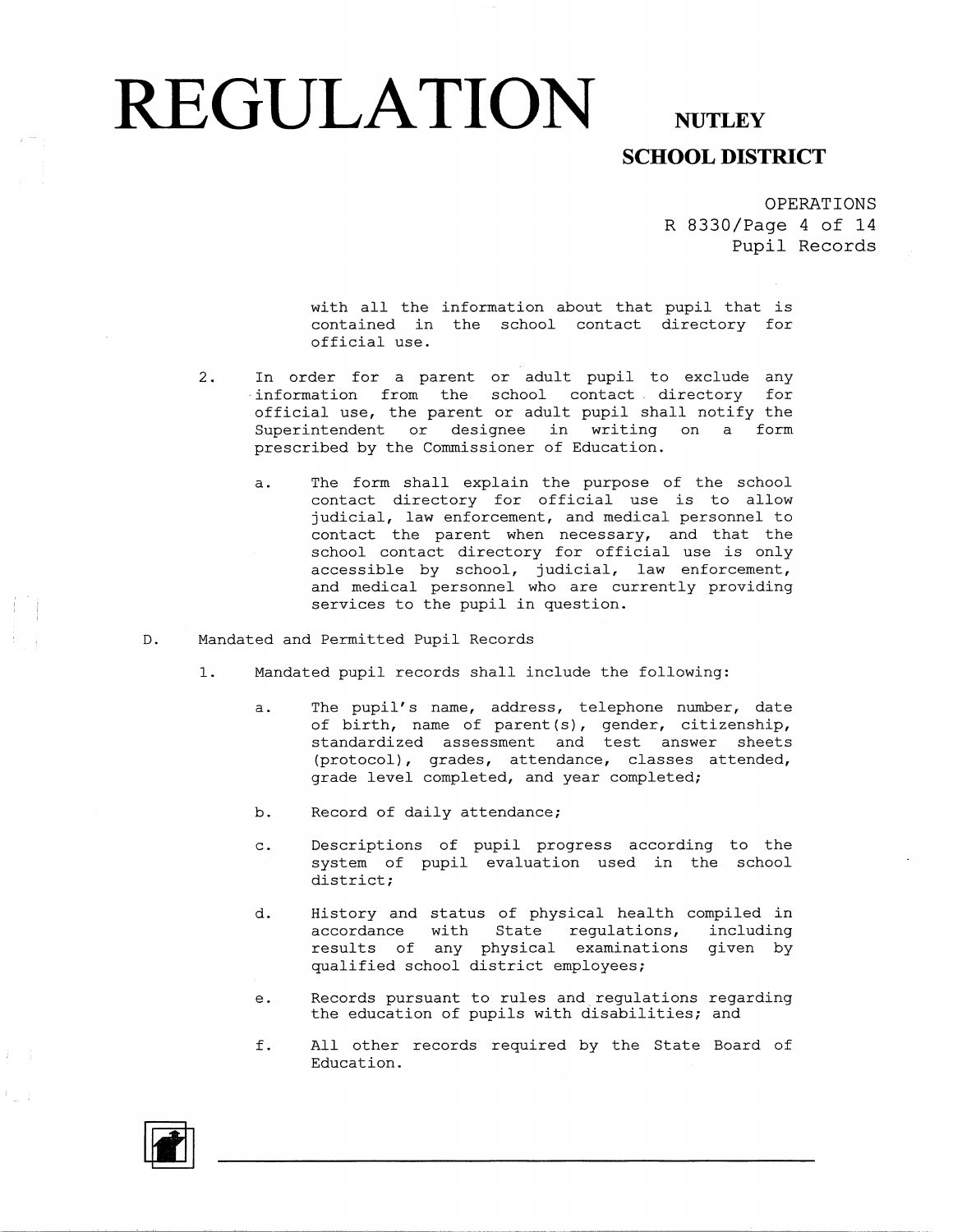#### **REGULATION** NUTLEY **SCHOOL DISTRICT**

OPERATIONS R 8330/Page 5 of 14 Pupil Records

- 2. Permitted pupil records are authorized by the Board to promote the pupil's educational welfare and include the following as authorized by this Board upon adoption of Policy and Regulation 8330. These records include, but may not be limited to:
	- a. Personally authenticated observations, assessments, ratings, and anecdotal reports recorded by teaching staff members in the performance of their professional responsibilities and intended for review by another person, provided the record is dated and signed by the originator. Information recorded solely as a memory aid for the originator becomes a pupil's record when it is reviewed by any other person, including a substitute;
	- b. Information, scores, and results obtained from standardized tests or by approved tests conducted by professional personnel;
	- c. Educationally relevant information provided by the parent or adult pupil regarding the pupil's achievements or school activities;
	- d. Any correspondence with the pupil and/or the pupil's parents;
	- e. Driver education certificate;
	- f. Emergency notification form;
	- g. New pupil registration form;
	- h. Withdrawal or transfer form;
	- i. Change of schedule form;
	- j. Records of disciplinary infractions, penalties, and disciplinary hearings;
	- k. Records of the pupil's co-curricular and athletic activities and achievements;
	- 1. Class rank;
	- m. Awards and honors;

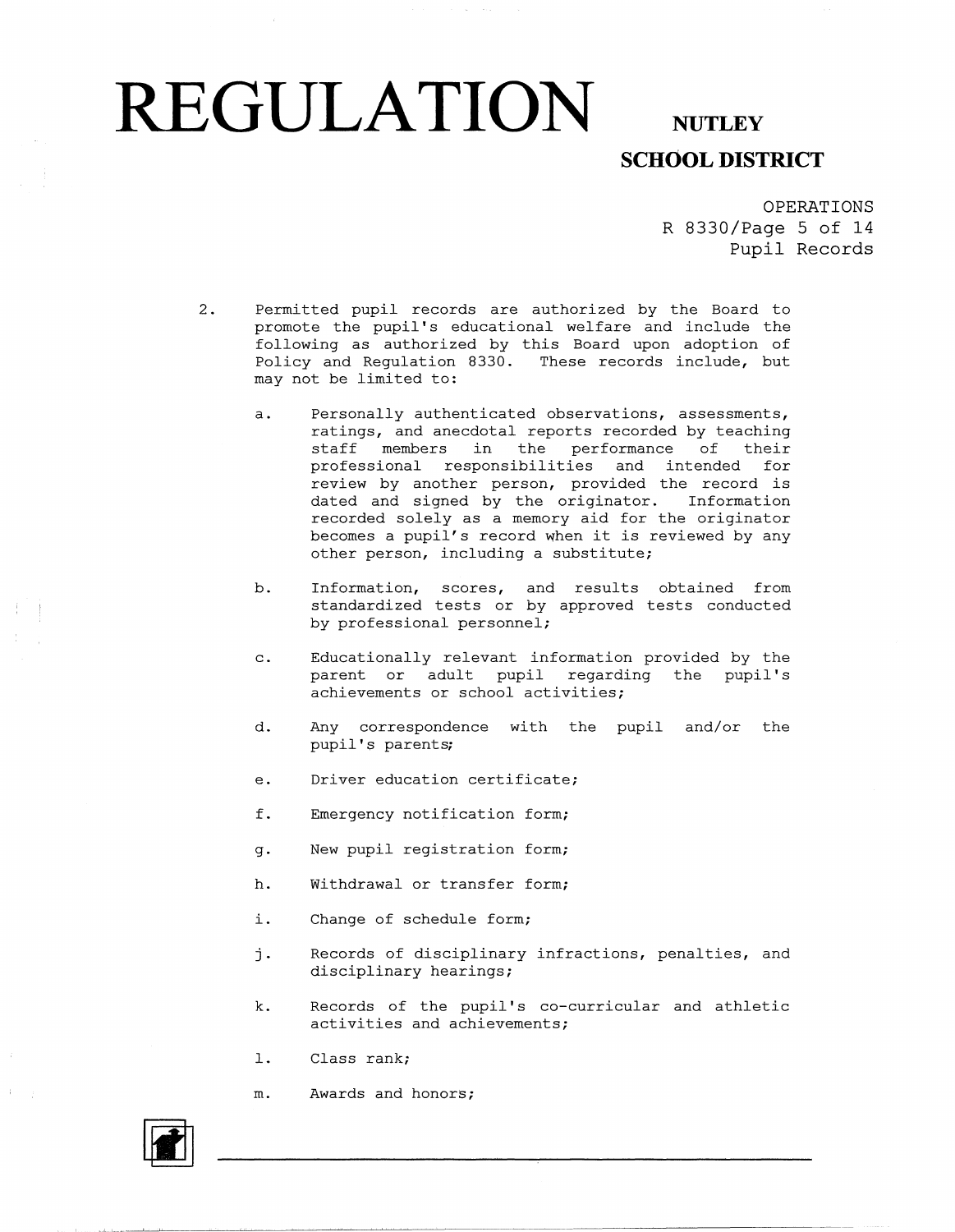#### **SCHOOL DISTRICT**

OPERATIONS R 8330/Page 6 of 14 Pupil Records

- n. Notations of additional records maintained in a separate file;
- o. The statement from a pupil's parent or adult pupil regarding a contested portion of the record;
- p. Entries indicating review of the file by an authorized person.
- E. Maintenance and Security of Pupil Records
	- 1. The Superintendent or designee shall be responsible for the security of pupil records maintained in the school district. Policy and Regulation 8330 assures that access to such records is limited to authorized persons.
	- 2. Records for each individual pupil shall be maintained in a central file at the school attended by the pupil. When records are maintained in different locations, a notation in the central file as td where other such records may be found is required.
	- 3. Pupil health records shall be maintained and located in a locked cabinet or room in the school building or complex which the pupil is assigned. Records kept in electronic form shall be both accessible and secure. Pupil health records shall be maintained separately from other pupil records, until such time as graduation or termination whereupon the health history and immunization record shall be removed from the pupil's health record and placed in the pupil's mandated record. Records shall be accessible during the hours in which the school program is in operation.
	- 4. Security blocks will be installed for records stored in computerized systems to protect against security violations of the records stored therein. To guard against the loss of pupil records, the district shall maintain an updated hard copy and backup versions of pupil records.
	- 5. Mandated pupil records required as part of programs established through State administered entitlement or discretionary funds from the U.S. Department of Education shall be maintained for a period of five years after graduation, termination from the school district, or age

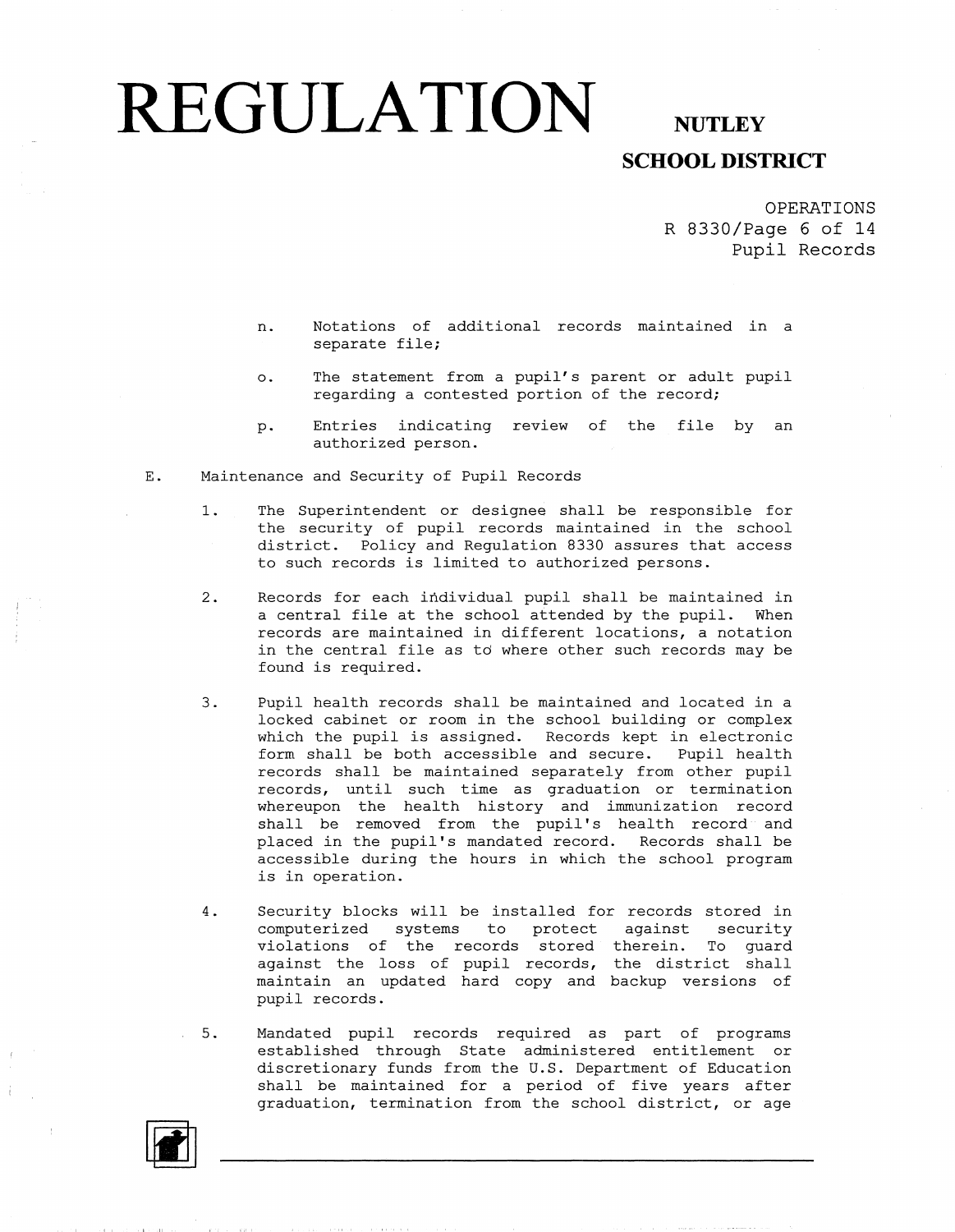## **SCHOOL DISTRICT**

OPERATIONS R 8330/Page 7 of 14 Pupil Records

23, whichever is longer, and shall be disposed of in accordance with N.J.S.A. 47:3-15 et seq.

- 6. Any district internet website shall not disclose any personally identifiable information about a pupil, in .<br>accordance with N.J.S.A. 18A:36-35.
- F. Access to Pupil Records
	- 1. The district shall control access to, disclosure of, and communication regarding information contained in pupil health records to assure access only to those persons under the conditions permitted by Federal and State statute and regulations.
	- 2. The district will charge a reasonable fee for reproduction, not to exceed the schedule of costs set forth in N.J.S.A. 47:lA-2, provided that the cost does not effectively prevent the parents or adult pupils from exercising their rights under N.J.A.C. 6A:32-7 or under rules and regulations regarding pupils with disabilities.
	- 3. Access to and disclosure of a pupil's health record shall meet the requirements of the Family Education Rights and Privacy Act, 34 C.F.R. Part 99 (FERPA).
- G. Authorized Organizations, Agencies, and Persons with Access to Pupil Records

Access shall include only the following:

- 1. A pupil who has the written permission of a parent and the parent of a pupil under the age of eighteen whether or not the child resides with that parent except per N.J.S.A. 9:2-4;
	- (a) the place of residence shall not be disclosed; and
	- (b) access shall not be provided if denied by a court.
- 2. Pupils at least sixteen years of age who are terminating their education in the district because they will graduate secondary school at the end of the term or no longer plan to continue their education.

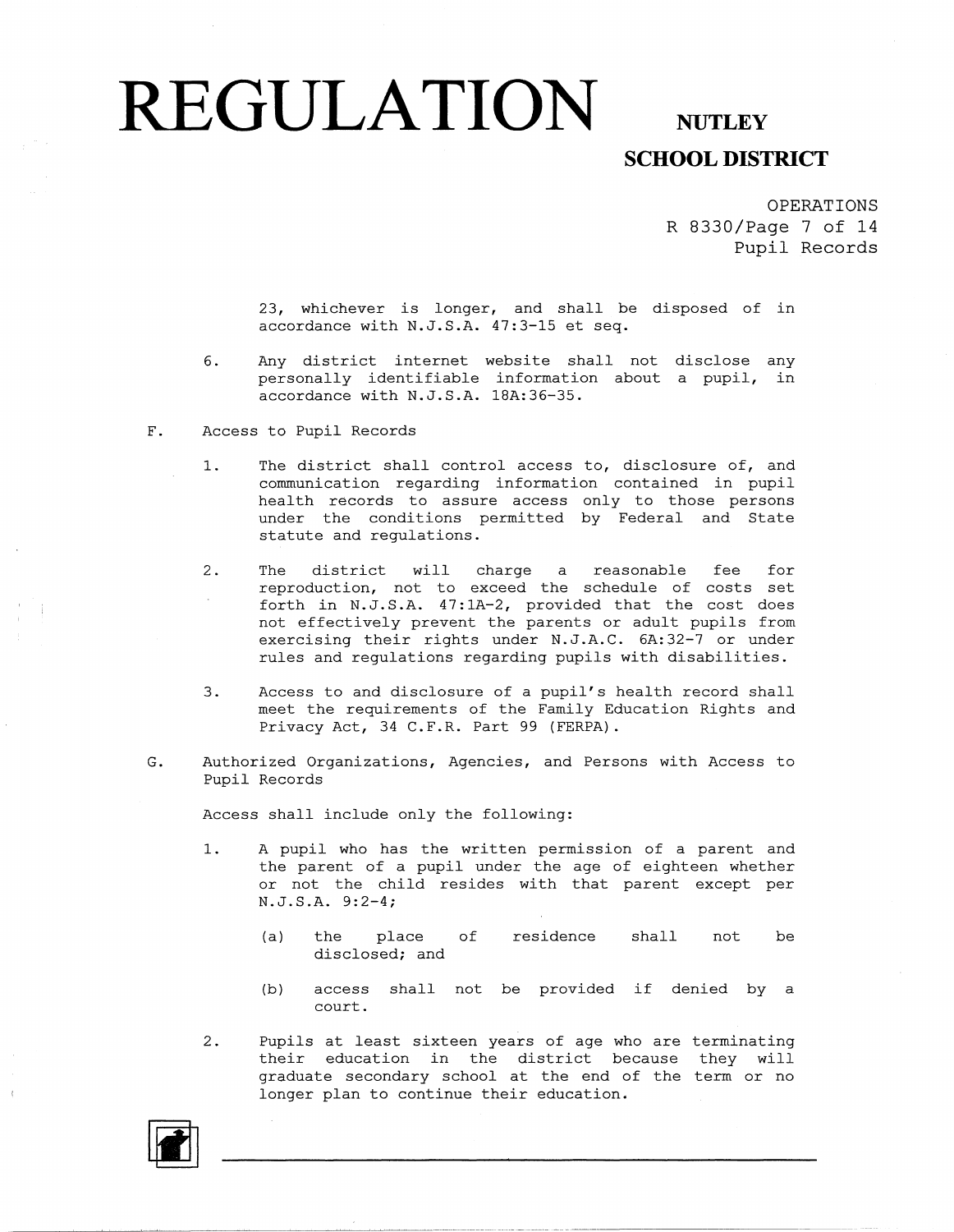## **SCHOOL DISTRICT**

OPERATIONS R 8330/Page 8 of 14 Pupil Records

- 3. The adult pupil and the pupil's parent who has the written permission of such pupil, except that the parent shall have access without consent of the pupil as long as the pupil is financially dependent on the parent and enrolled in the public school system or if the pupil has been declared legally incompetent by a court of appropriate jurisdiction. The parent of the financia dependent adult pupil may not disclose informati contained in the adult pupil's record to a second or third party without the consent of the adult pupil.
- 4. Certified school district personnel who have assigned educational responsibility for the pupil shall have access to the general pupil record, but not to the pupi health record, except under conditions permitted in N.J.A.C. 6A:16-1.
- 5. Certified educational personnel who have assigned educational responsibility for the pupil and who are employed by agencies listed below shall have access to the general pupil record, but not to the pupil health record except under conditions permitted in N.J.A.C. 6A: 16-1. 5:
	- a. An approved private school for the disabled;
	- b. A State facility;
	- c. Accredited nonpublic schools in which pupils with educational disabilities have been placed according to N.J.S.A. 18A:46-14; or
	- d. Clinics and agencies approved by the Department of Education.
- 6. In order to fulfill its legal responsibility as a Board, the Board has access through the Superintendent or designee to information contained in a pupil's recore Information shall be discussed in executive session unless otherwise requested by the parent or adult pupil.
- 7. Secretarial and clerical personnel under the direct supervision of certified school personnel shall be permitted access to those portions of the record to the extent that is necessary for the entry and recording of

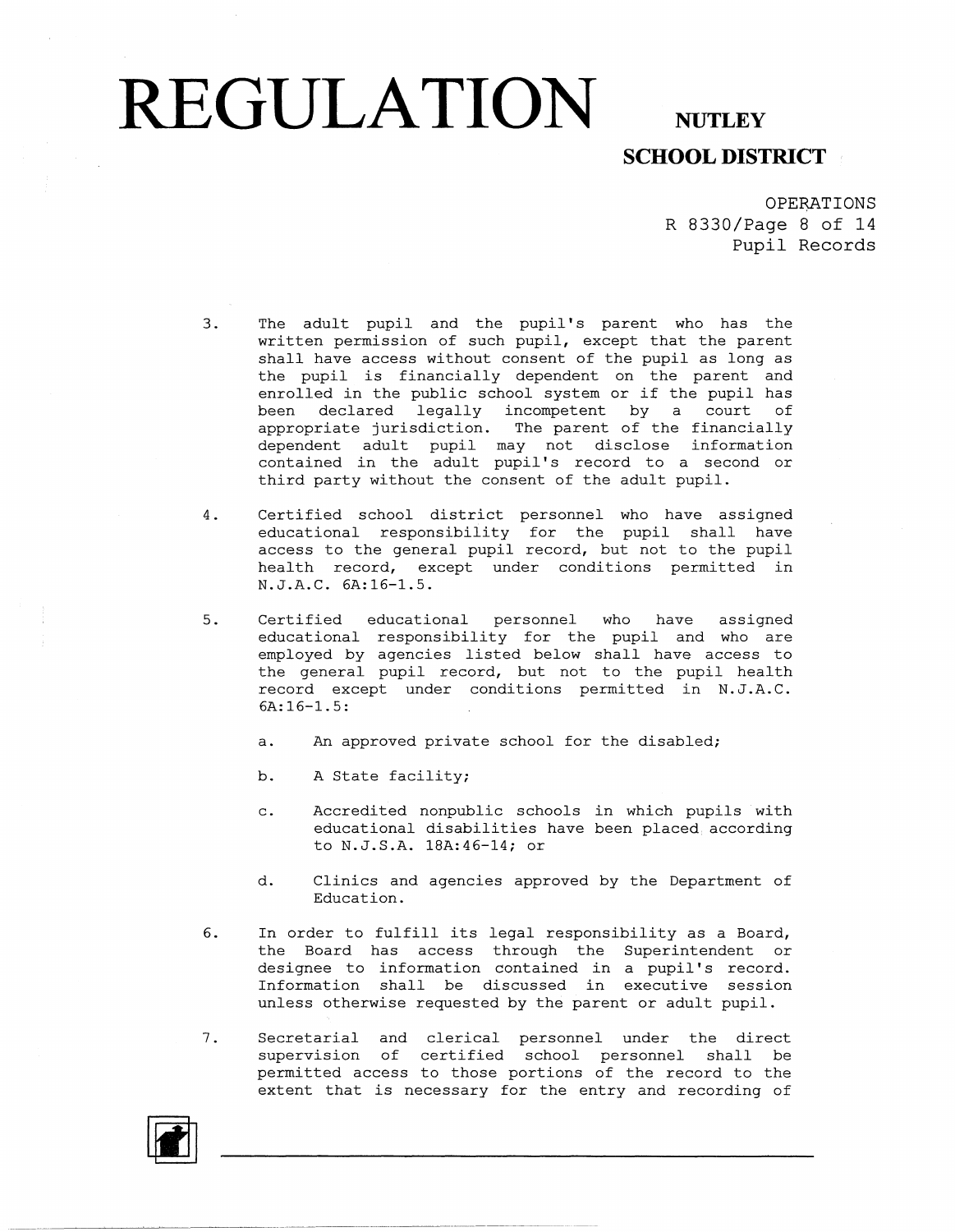## **SCHOOL DISTRICT**

OPERATIONS R 8330/Page 9 of 14 Pupil Records

data and the conducting of routine clerical tasks. Access shall be limited only to those pupil files which such staff are directed to enter or record information and shall cease when the specific assigned task is completed.

- 8. Accrediting organizations in order to carry out their accrediting functions.
- 9. The Commissioner of Education and members of the New Jersey Department of Education staff who have assign responsibility which necessitates the review of such records.
- 10. Officials of other district Boards of Education within the State of New Jersey or other educational agencies or institutions where the pupil is placed, registered, or seeks to enroll subject to the following conditions:
	- a. Original mandated pupil records school districts have been directed to compile by New Jersey statute, regulation, or authorized administra directive shall be forwarded to the receivi school district with written notification to the parent or adult pupil;
	- b. Original permitted pupil records which the Board has required shall be forwarded to the receiving school district only with the written consent of the parent or adult pupil except where a formal sending-receiving relationship exists between the school districts;
	- c. All records to be forwarded, including disciplinary records as specified in N.J.S.A. 18A:36-19(a), shall be sent to the Superintendent or designee of the school district to which the pupil has transferred within ten school days after the transfer has been verified by the requesting school district;
	- d. The Superintendent or designee shall request all pupil records in writing from the school district of last attendance within two weeks from the date that the pupil enrolls in the new school district;

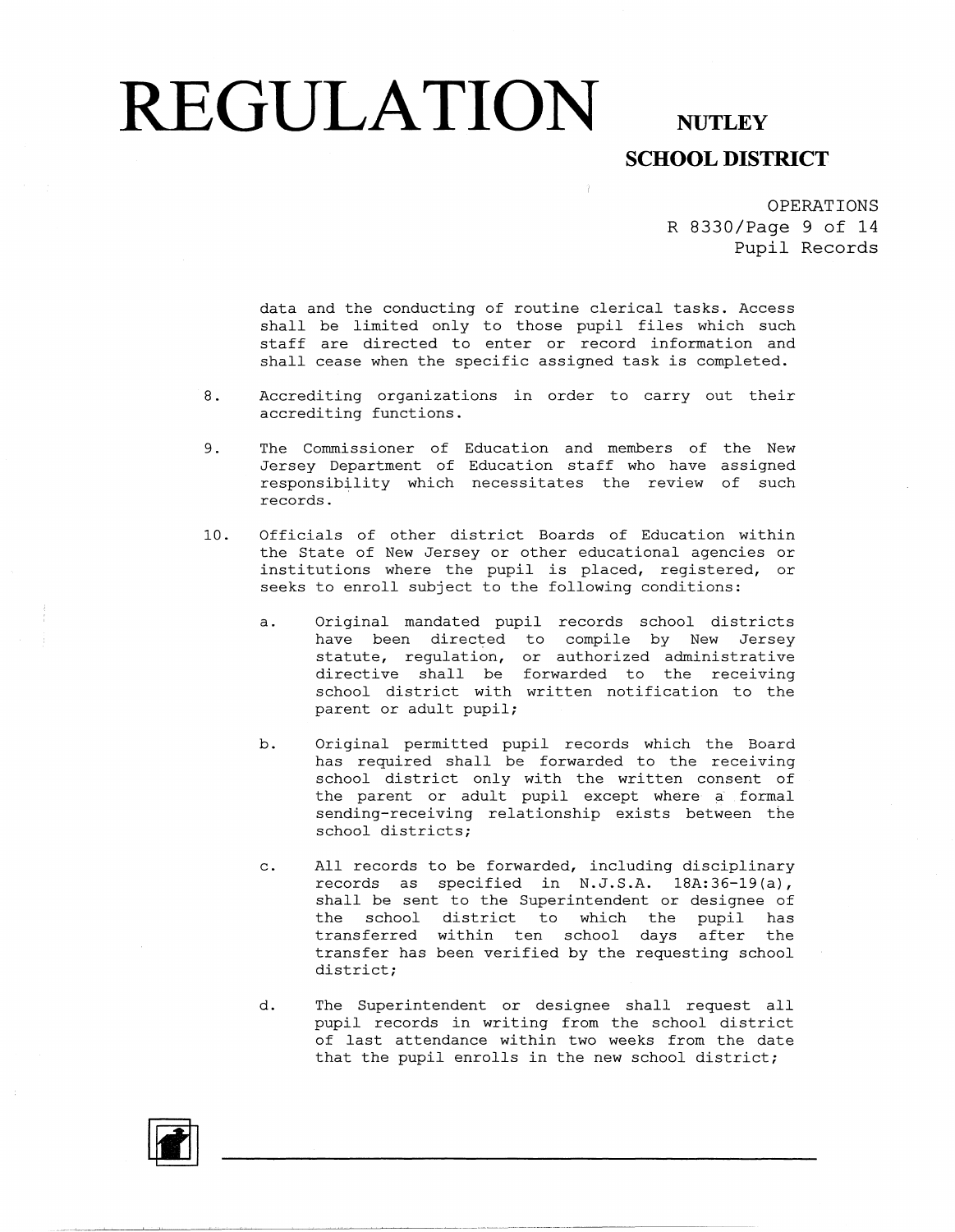### **SCHOOL DISTRICT**

OPERATIONS R 8330/Page 10 of 14 **Pupil** Records

- e. The Superintendent or designee of the school district of last attendance shall upon request, provide a parent(s) or an adult pupil with a copy of the records disclosed to other educational agencies or institutions; and
- f. Proper identification, such as a certified copy of the pupil's birth certificate, shall be requested at the time of enrollment in a new school district.
- 11. Officials of the United States Department of Education who have assigned responsibilities which necessitate review of such records.
- 12. Officers and employees of a State agency who are responsible for protective and investigative services for pupils referred to that agency, pursuant to N.J.S.A. 9:6- 8.40. Wherever appropriate, the district shall ask such State agency for its cooperation in sharing the findings of the investigation.
- 13. Organizations, agencies, and persons from outside the school if they have the written consent of the parent or adult pupil, except that these organizations, agencies, and persons shall not transfer pupil record information to a third party without the written consent of the parent or adult pupil.
- 14. Organizations, agencies, and individuals outside the school, other than those specified in N.J.A.C. 6A:32 7 .5 (e), upon the presentation of a court order.
- 15. Bona fide researchers who explain in writing, in advance to the Superintendent, the nature of the research project and the relevance of the records sought and who satisfy the Superintendent or designee that the records are to be used under strict conditions of anonymity and confidentia Such assurance shall be received in writing by the Superintendent prior to the release of information to the researcher.

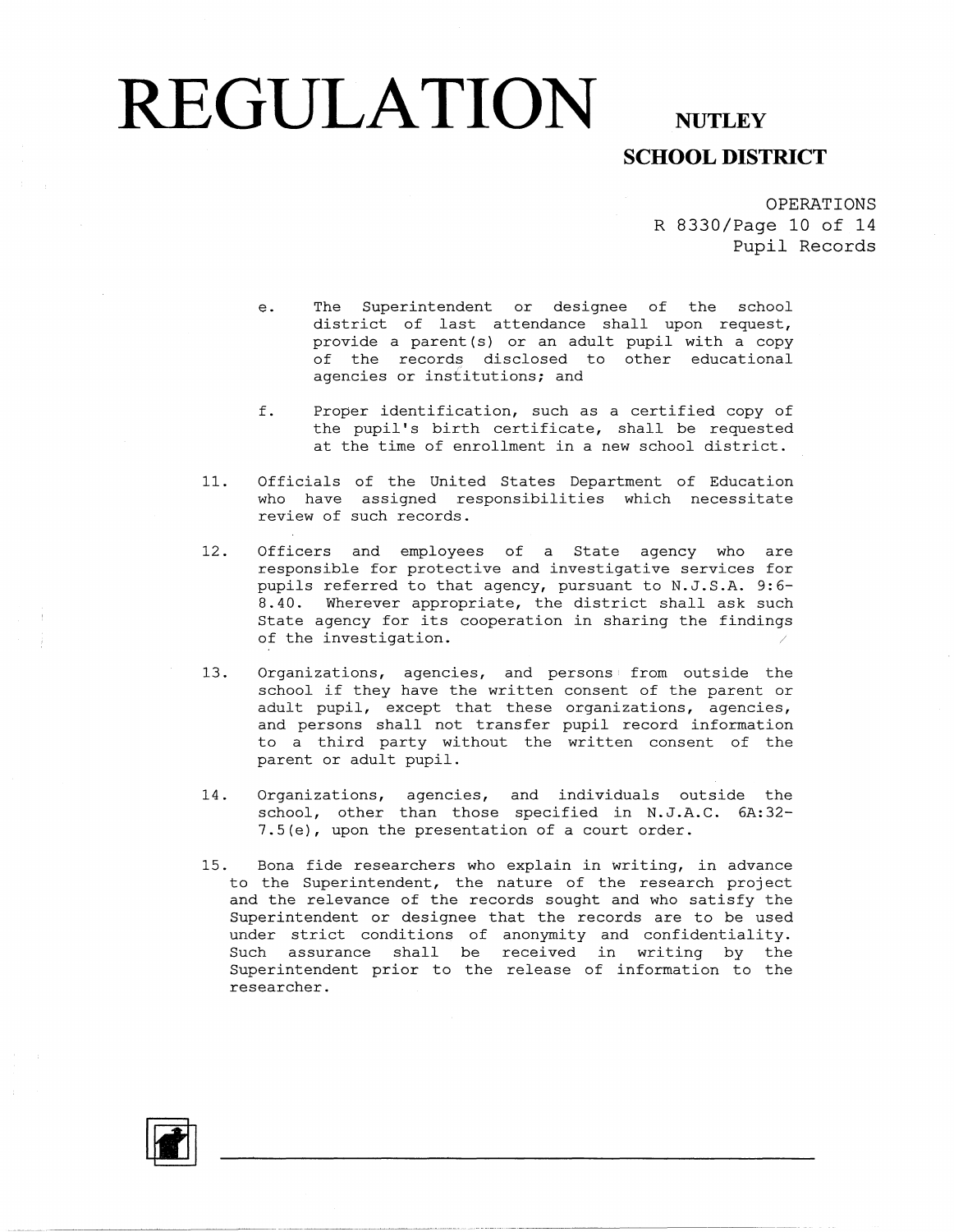## **REGULATION**

#### **NUTLEY SCHOOL DISTRICT**

OPERATIONS R 8330/Page 11 of 14 Pupil Records

H. Conditions for Access to Pupil Records

All authorized organizations, agencies, and persons with access to pupil records shall have access to the records of a pupil subject to the following conditions:

- 1. No pupil record shall be altered or disposed of during the time period between a request to review the record and the actual review of the record.
- 2. Authorized organizations, agencies, and persons from outside the school whose access requires the consent of parents or adult pupils shall submit their request in writing together with any required authorization, to the Superintendent or designee.
- 3. The Superintendent or designee shall be present during the period of inspection to provide interpretation of the records where necessary and to prevent their alteration, damage, or loss. In every instance of inspection of pupil records by persons other than parents, pupil, or individuals who have assigned educational responsibility for the individual pupil, an entry shall be made in the pupil's record of the names of persons granted access, the reason access was granted, the time, and circumstances of inspection, the records studied and the purposes for which the data will be used.
- 4. Unless otherwise judicially instructed, the district shall, prior to the disclosure of any pupil records to organizations, agencies, or persons outside the school district pursuant to a court order, give the parent or adult pupil at least three days' notice of the name of the requesting agency and the specific records requested. Such notification shall be provided in writing if practicable. Only those records related to the specific purpose of the court order shall be disclosed.
- 5. A record may be withheld from a parent of a pupil under eighteen or from an adult pupil only when the district obtains a court order or is provided with evidence that there is a court order revoking the right to access. Only that portion of the record designated by the court may be withheld. When the district has or obtains evidence of such court order, the parent or adult pupil shall be notified in writing within five days of his or her request that access to the record has been denied, and

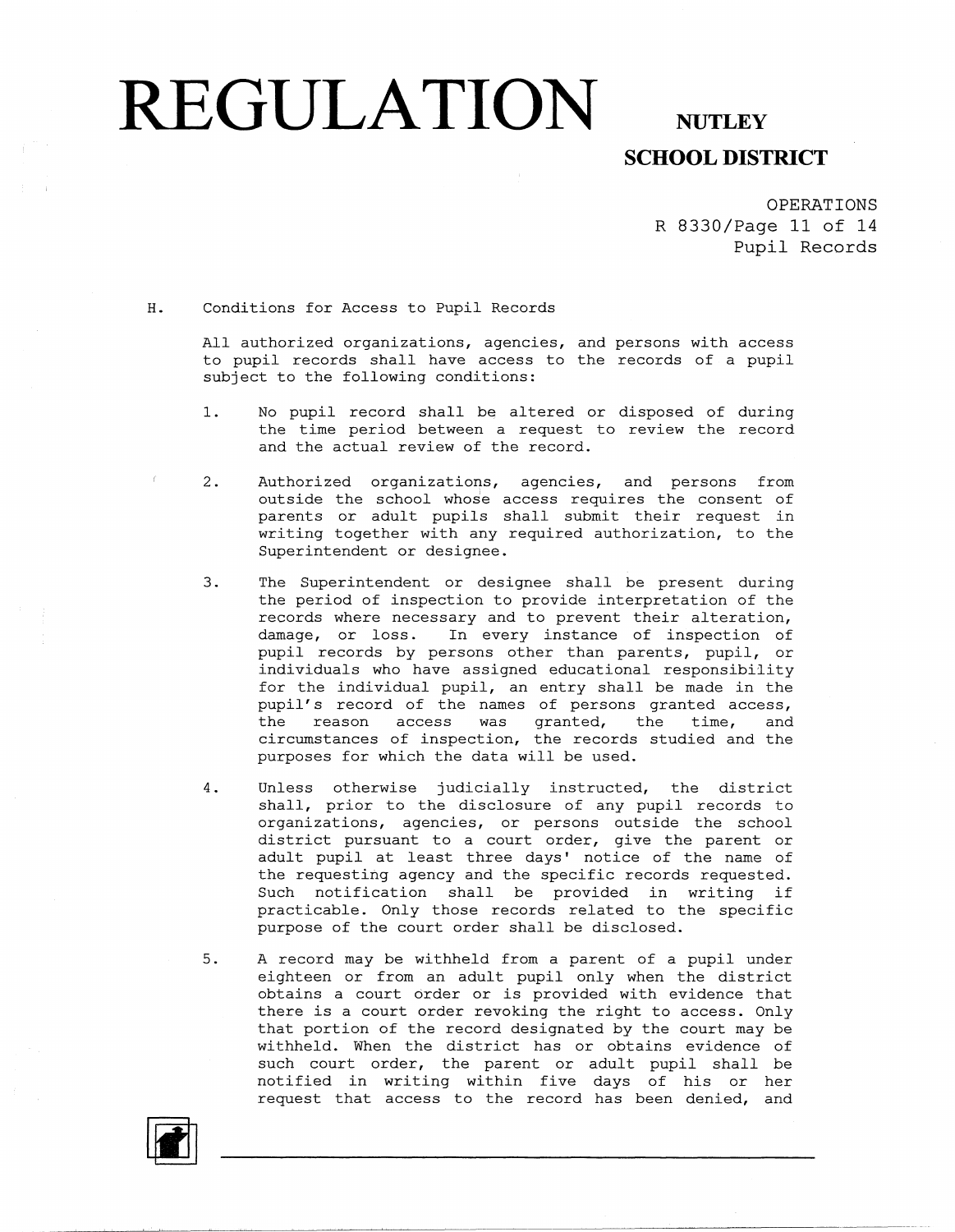## **SCHOOL DISTRICT**

OPERATIONS R 8330/Page 12 of 14 Pupil Records

that the person has the right to appeal this decision to the court issuing the order.

- I. Rights of Appeal for Parents and Adult Pupils
	- 1. Pupil records are subject to challenge by parents and adult pupils on grounds of inaccuracy, irrelevan impermissive disclosure, inclusion of improper information, or denial of access to organizations, agencies, and persons. The parent or adult pupil may seek to: expunge inaccurate, irrelevant, or otherwise improper information from the pupil's record; insert additional data as well as reasonable comments as to the meaning and/or accuracy of the records; and/or request an immediate stay of disclosure pending final determination of the challenge procedure as described in N.J.A.C. 6A:32-7.7.
	- 2. To request a change in the record or to request a stay of disclosure pending final determination of the challenged procedure, the process shall be as follows:
		- a. A parent or adult pupil shall notify the Superintendent in writing of the specific issues relating to the pupil's record.
		- b. Within ten days of notification, the Superintendent or designee shall notify the parent or adult pupil of the school district's decision.
		- c. If the school district disagrees with the request, the Superintendent or designee shall meet with the parent or adult pupil to revise the issues set forth in the appeal.
		- d. If the matter is not satisfactorily resolved, the parent or adult pupil may appeal this decision either to the Board of Education or the Commissioner of Education within ten days.
		- e. If appeal is made to the Board of Education, a decision shall be rendered within 20 days. The decision of the Board may be appealed to the Commissioner pursuant to N.J.S.A. lBA:6-9 and N.J.A.C. 6A:4, Appeals.

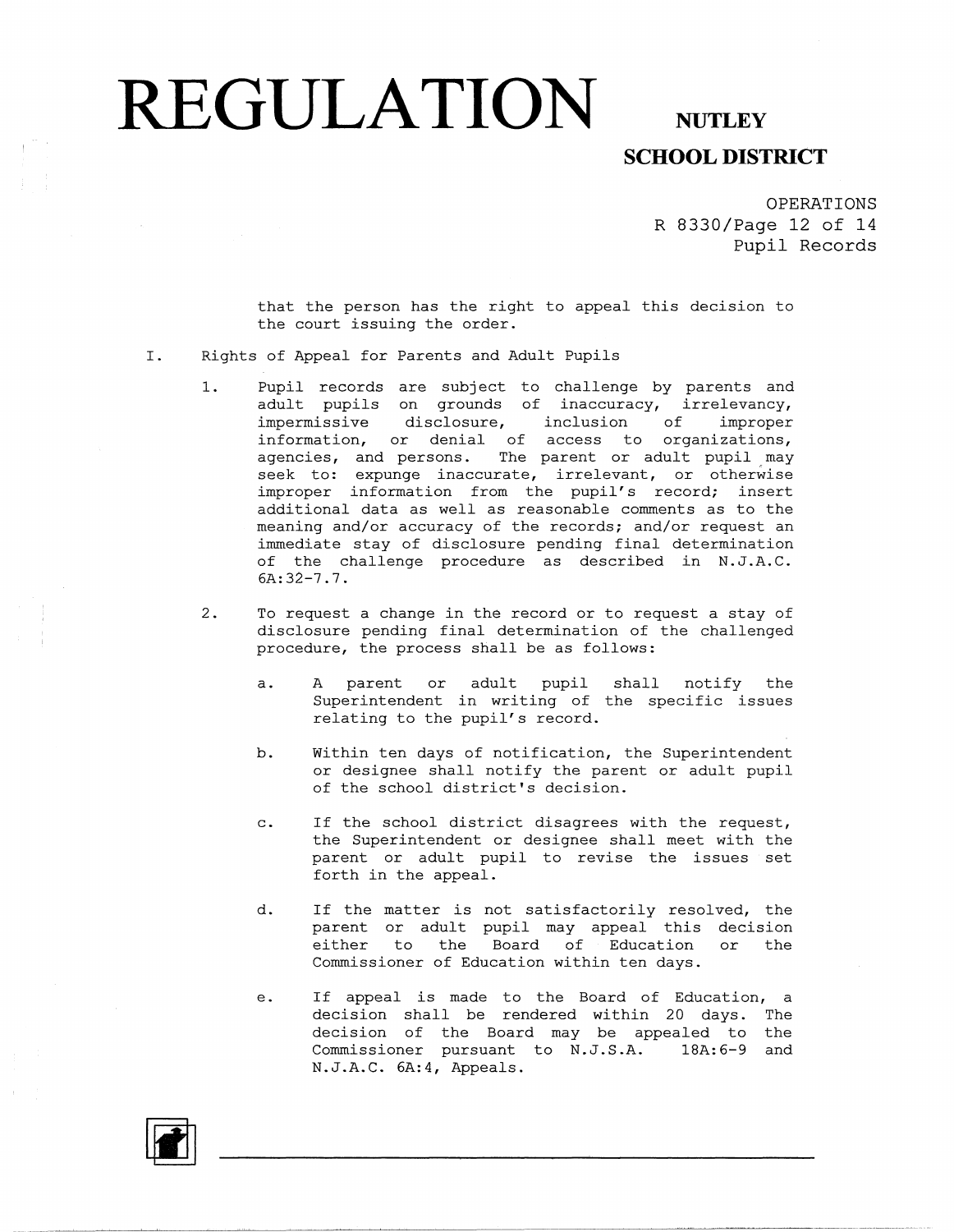#### **REGULATION** NUTLEY **SCHOOL DISTRICT**

OPERATIONS R 8330/Page 13 of 14 Pupil Records

- f. At all stages of the appeal process, the parent or adult pupil shall be afforded a full and fair opportunity to present evidence relevant to the issue. A record of the appeal proceedings and outcome shall be made a part of the pupil's record with copies made available to the parent or adult pupil.
- 3. Appeals relating to the records of pupils with disabilities shall be processed in accordance with the requirements above.
- 4. Regardless of the outcome of any appeal, a parent or adult pupil shall be permitted to place a statement in the pupil's record commenting upon the information in the pupil's record or setting forth any reasons for disagreement with the decision of the agency.
	- a. Such statements shall be maintained as part of the pupil's record as long as the contested portion of the record is maintained. If the contested portion of the record is disclosed to any party, the statement commenting upon the information shall also be disclosed to that party.
- J. Retention and Disposal of Pupil Records
	- 1. A pupil's record is considered to be incomplete and not subject to the provisions of the Destruction of Public Records Law, N.J.S.A. 47:3-15 et seq., while the pupil is enrolled in the school district.
		- a. The school district shall retain the pupil's health record and the health history and immunization record according to the School District Records Retention Schedule, as determined by the New Jersey State Records Committee.
	- 2. Pupil records of currently enrolled pupils, other than the records that must be maintained for one hundred years as described in 6. below, may be disposed of after the information is no longer necessary to provide educational services to a pupil.
		- a. Such disposition shall be accomplished only after written parental or adult pupil notification and